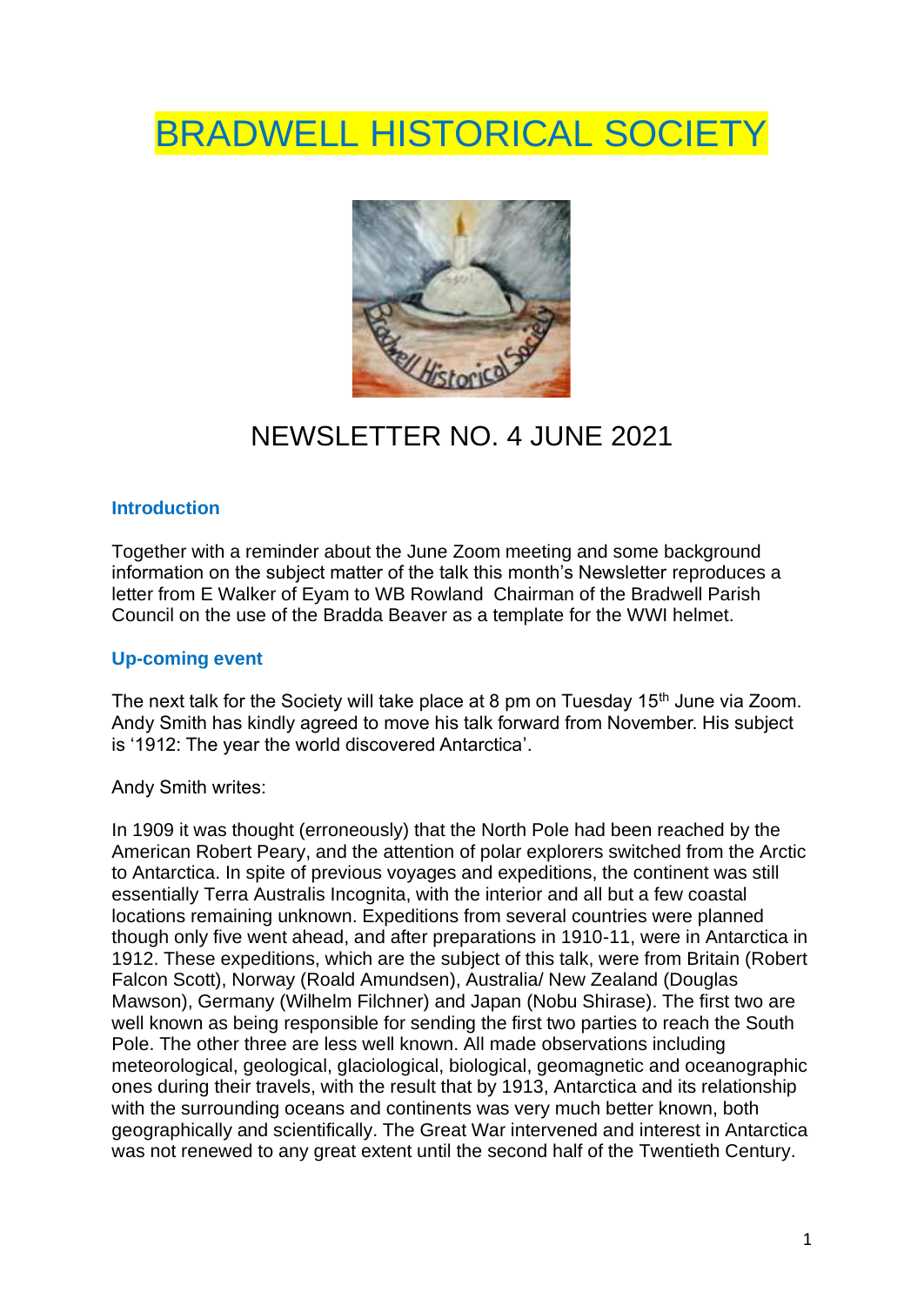You will receive an email before the day giving you details of how to join the talk. All you will need to do in preparation is to make sure you have the Zoom app. on your computer, laptop, tablet or phone.

#### **Letter on the Bradda Beaver**

E. Walker CEng, MIMechE, FRSA Eyam House Eyam Via Sheffield **Derbyshire** 

Mr W B Rowland Chairman Bradwell Parish Council Bradwell, via Sheffield 7<sup>th</sup> May 1974

The invention of the tin hat 1<sup>st</sup> World War

Dear Sir,

I read the article in the Telegraph of  $12<sup>th</sup>$  April 1974 giving an account of the placing of a memorial plaque to Samuel Fox the inventor of the umbrella frame at his birthplace at Roseleigh cottage, Bradwell.

There is another engineer/silversmith who resided in Bradwell whose invention has been adopted by every Army in the world as the following facts will show.

I was an engineering student at Sheffield University from September 1914 to July 1916 when I joined up in the Royal Engineers.

When Lloyd George was minister of Munitions he set up a Local Committee in Sheffield of Business Men and Engineers to advise the Ministry and arrange for procurement and manufacture of Munitions and other goods requirements by the Army and Navy.

The Headquarters of the Sheffield Munitions Committee' was the University Committee room at St George's Square. The chairman was Professor Reffer (Head of Engineering Dept) and Secretary a Mr Davidson, a prominent Engineer in Sheffield, assisted by the University clerical staff.

The Committee met every morning at 10.30 5 days a week. Persons who had business with the Committee lined up in a passageway at the University to wait there to go for interviews. As a student every morning at 11.15 I changed lectures and passed these military guests, many of them I knew as they were friends of my family.

During 1915 with trench warfare going on it was found that too many soldiers were being shot thro' the head as the khaki cap gave no protection.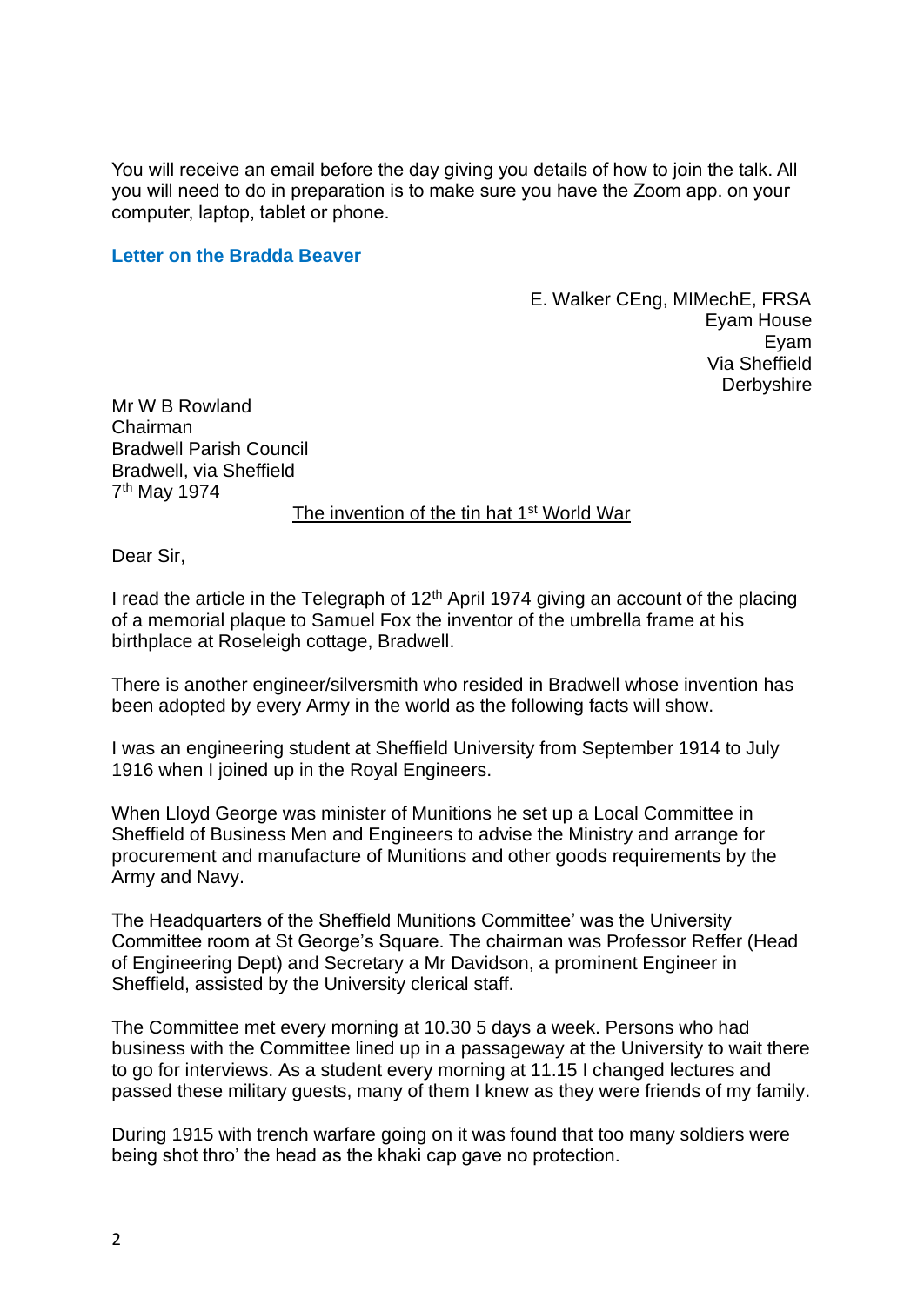During late 1915 and early 1916 the Committee had a request from the Ministry to provide a suitable steel helmet to protect soldiers being shot thro' the head.

Moving down the corridors one day I came across Mr Walter Sissons (WG Sissons & Co) Silversmiths of St Mary's Road, Sheffield), carrying several samples of steel helmets he had made to submit to the Committee for approval.

Mr Sissons explained to me that his eldest son Walter who lived up the hill beyond the church at Bradwell had obtained a 'Bradder' (Bradda) felt hat made in Bradwell many years before for the use of Lead Miners.

Walter covered the hat with wet newspaper and made plaster casts of inside and out. Then green dies were made from the plaster casts and used to wrap stands for the helmets.

Walter Sissons' drop stamps were not heavy enough for the job. The Military provided a suitable new building in John St. for their production which was worked by Viner's for the Ministry. Later Viner's advertised on their notepaper 'We made 1½ million Steel Helmets for the 1914/1919 war'.

As you are aware the Sissons hat in various shapes is used all over the world.

Walter Sissons both father and son have been dead many years but these facts can be vouched for by the younger son Gordon Sissons who was in the army at that time. He is a friend of mine and now lives in Eyam.

I suggest if Samuel Fox is worthy of a plaque of Remembrance so is Walter Sissons as he lived in Bradwell, produced and adopted a Bradwell product as an idea for his life-saving invention. I should therefore appreciate your views on this subject and bring the matter to the notice of your Council.

With kind regards'

Yours Sincerely,

Edwin Walker

Added by Brian Gillham (June 2021):

It is easy to verify that there was a Sheffield Silver Smith called Walter Sissons who had a son called Walter Maxfield Sissons. There is no direct evidence that the son ever lived on the Hills. Perhaps this will be clarified when the results of the 1921 census are released. However Walter Snr had a brother Charles who married Edith Helen Davy. Charles died in 1914 but records show that Edith Helen Sissons was living on the Hills in 1939. In the same house were living two sisters Deborah M Davy and Amy C Davy. Edith H Sissons died in 1948 and in the probate of her will it is stated that she lived in Oswald House, The Hills, Bradwell. So perhaps Walter Maxwell was given a Bradda Beaver by his aunt.